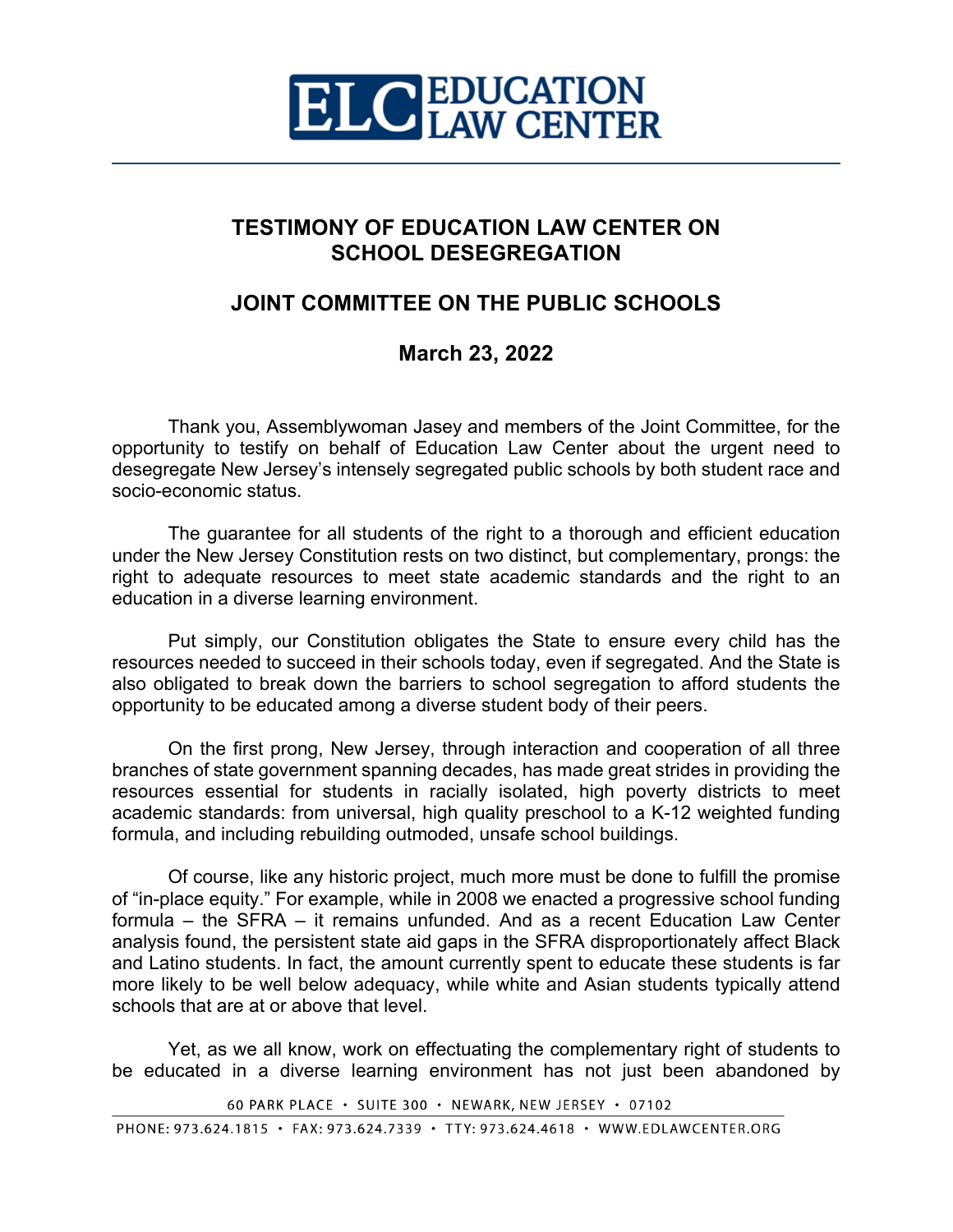successive governors and legislatures, it has never really started. And the absence of leadership and concerted action at the state level has, as the data starkly show, made our public schools even more segregated in recent decades.

The current state of affairs was succinctly summed up by Chief Justice Deborah Poritz in 2004, when commenting on New Jersey's consistent ranking among the most segregated states for Black students. She said: "We have paid lip service to the idea of diversity in our schools, but in the real world we have not succeeded."

Today, you'll hear from other speakers about the systemic and indefensible barriers that consign students to segregated schools, and the work underway by a broad coalition of advocates to dismantle those barriers. You will also hear about the statewide lawsuit challenging school segregation, *Latino Action Network vs. State of New Jersey*, whose attorneys, plaintiffs and supporters are seeking to enlist the judicial branch in a remedy to this unconscionable violation of our State Constitution.

But we would posit that the Legislature should not  $-$  and must not  $-$  wait for a court order to begin serious and sustained work on an issue so central to the right to education. Here are some immediate steps that the Legislature can take not only to prevent schools from becoming more segregated, but also to advance opportunities and options for students – Black, White, Latino and Asian – to enroll in and attend racially and socioeconomically diverse schools:

- 1. School District Consolidation:
- The school district consolidation bill passed by the Legislature and signed by the Governor last year must be implemented to increase opportunities for school diversity, and not to create more segregated districts. Through the appropriate committees, the Legislature must undertake an active role in ensuring the Department of Education (DOE) fulfills its role under the law to staunchly defend against consolidations that exacerbate segregation to any degree and only support district mergers that contribute to a more diverse student enrollment.
- Existing law governing severance of send/receive relationships between districts needs to be revised to prohibit severance where it will in any way increase racial segregation, and only allow severance where it will advance diversity.
- Long overdue legislation is needed to move New Jersey's school system to consolidated K-12 districts, ending smaller K-6 and K-8 units of local school governance. These lower-grade-range districts are the product of a bygone era, no longer serving the educational and resource interests of students or the State in delivering education under uniform state standards. Consolidating these districts would have the added benefit of, in many cases, creating districts with a more diverse student enrollment.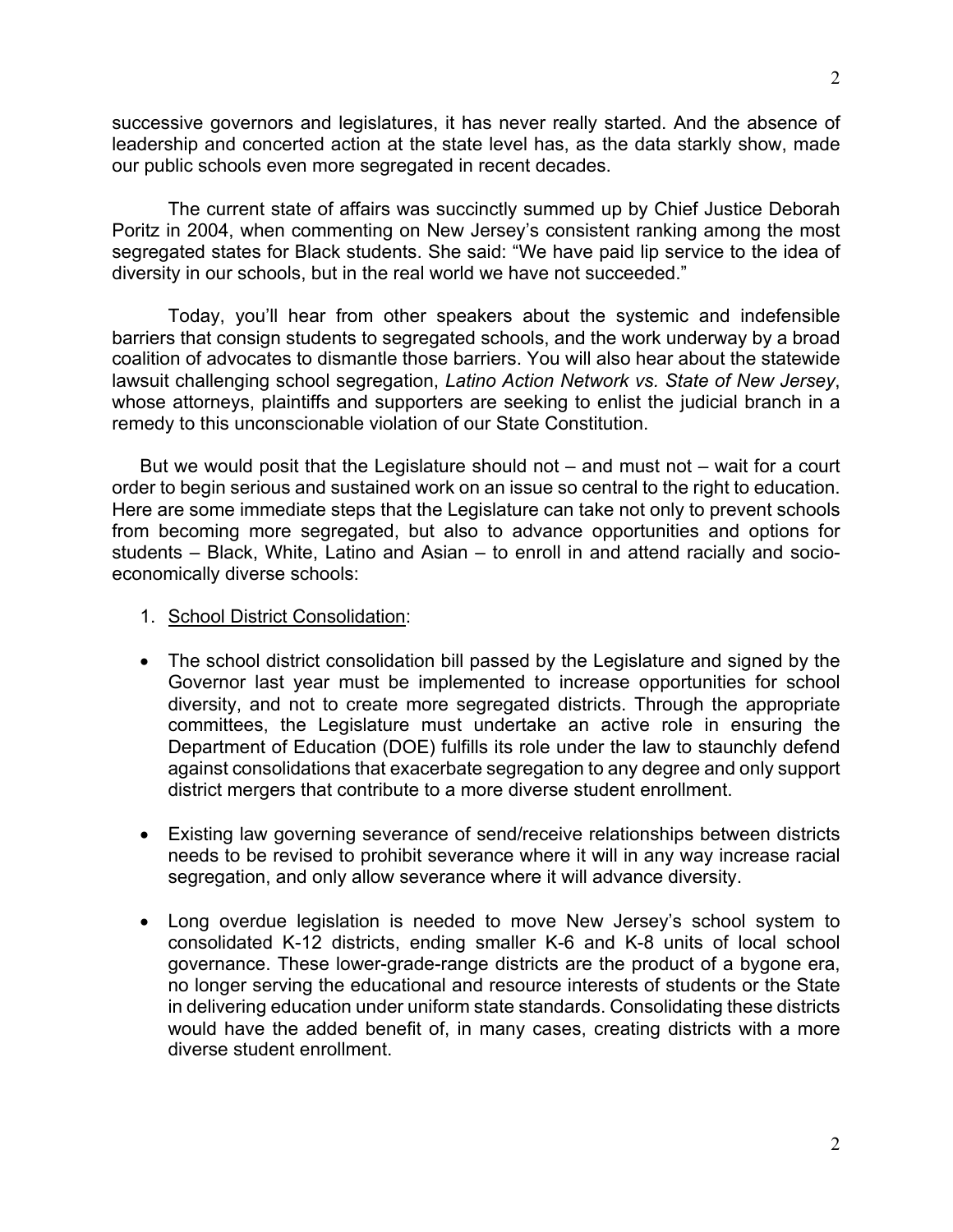#### 2. State Leadership and Capacity:

Senator Cryan is sponsoring urgently needed legislation to establish a Division of School Desegregation in the DOE, expressly tasked with identifying the extent of racial and socioeconomic segregation of school districts as a means to promote diversity. We fully support the bill and have offered extensive amendments to strengthen the mission, responsibilities and budget of this new Division. These amendments are critical in light of our research documenting that the severe disinvestment and shortages in staff and other resources at the DOE has reached the crisis stage.

In the 1970s and 80s, the DOE had designated staff and experts working on racial and socioeconomic segregation and equity, publishing vital guidance, and offering technical assistance and support to districts and the Legislature on how to promote diversity within schools and at the district level. The DOE's Office of Equity also performed a crucial leadership role with lawmakers, parents and communities across the state to inform and engage the roots of the educational system in the difficult work of desegregation. That leadership, capacity and expertise is desperately needed now.

#### 3. Retooling Existing Programs:

• Existing programs enacted by the Legislature in recent decades, including the interdistrict choice and charter school programs, as well as county vocational schools, provide a ready resource that can be deployed in the service of advancing school diversity. But, put bluntly, these programs do not operate to achieve this constitutional mandate. Rather, they perpetuate the same patterns of racial and socio-economic segregation in the districts they serve or draw students from. Statutory and regulatory changes are needed to utilize these programs to break down entrenched barriers to diversity. For just one example, we have long recommended that the charter school program law be amended to prioritize and incentivize the establishment of charter schools designed to serve multiple school districts with a racially and economically diverse student body.

Sixty-seven years ago, in a landmark desegregation case involving Plainfield's public schools, our Supreme Court made clear that, "in a society such as ours, it is not enough that the 3Rs are being taught properly. The children must learn to respect and live with one another in multi-racial and multi-cultural communities and the earlier they do the better. It is during their formative school years that firm foundations may be laid for good citizenship and broad participation in mainstream affairs."

Today, we are witnessing an unprecedented level of polarization, lack of discourse and community isolation that poses a grave threat to our very democracy. The Court's later admonition in 2004 that "students attending racially imbalanced schools are denied the benefits that come from learning and associating with students from different